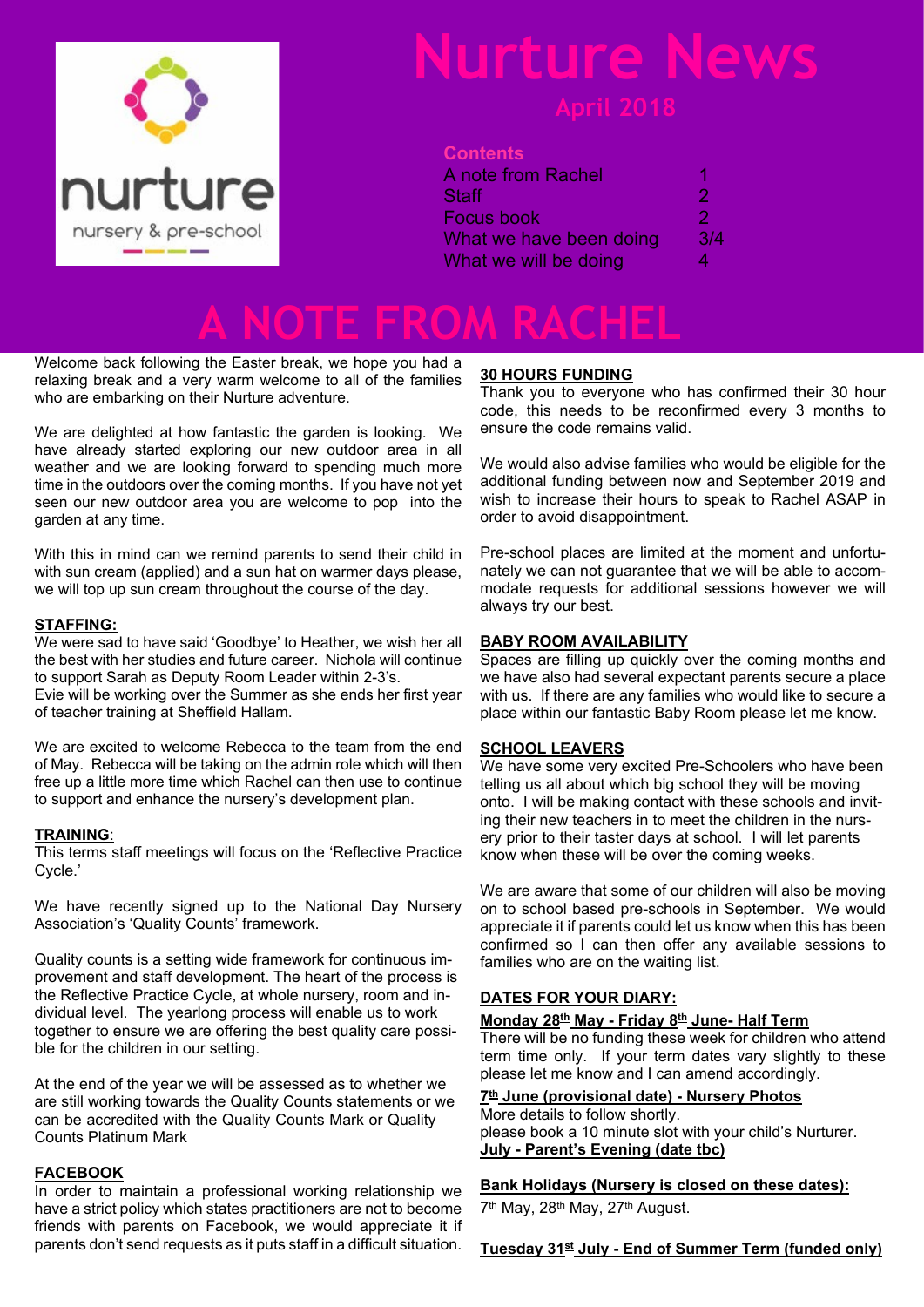

**Nurture New** 

## **Toddler Room**

## **Staff**



**Kayla Room Leader**



**Hannah Deputy Room Leader**



**Chloe**





**Skipping into the new season with a spring in our step is Room Leader Kayla, Deputy Hannah, Chloe who has recently achieved her level 2 qualification, Katie who is near completion of her level 3 qualification and Apprentice Sophie. Katie Sophie**

**As the weather is getting warmer we are asking parents to please bring in sun cream, hats and suitable clothing so we can enjoy the warm weather playing in the garden and going for walks.**

### **Our Focus Book this Term**

**This term we will be reading 'Farm Animals.'**

**We will be learning the sounds of the animals and visiting The Garden House.**

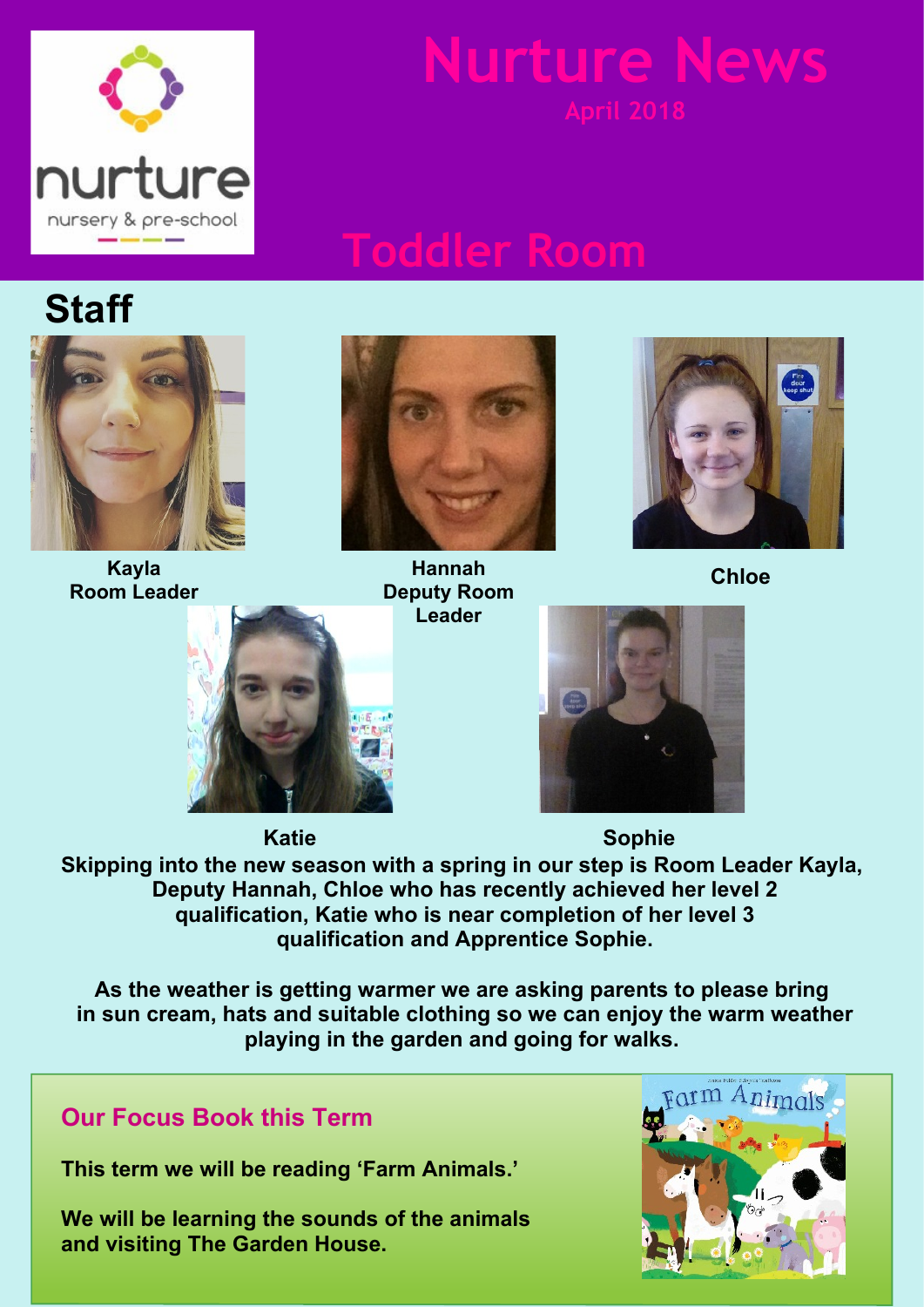

## **Nurture New**

## **Toddler Room**

### **What we have been doing in the Toddler Room**

**This past term we have been getting creative both at home and nursery with lots of Easter Activities.**

**We had some brilliant entries for our egg decorating competition making it such a hard choice.**







**We enjoyed mark making on our Easter cards, exploring our Easter tuff spot and joining our friends with a spot of crispy cake making (they were very tasty!).**

**The children loved getting involved with our Easter egg hunt. Nurturer's hid chocolate filled eggs around the room, providing the children with contextual clues and encouragement to find them then pop them into their basket.**